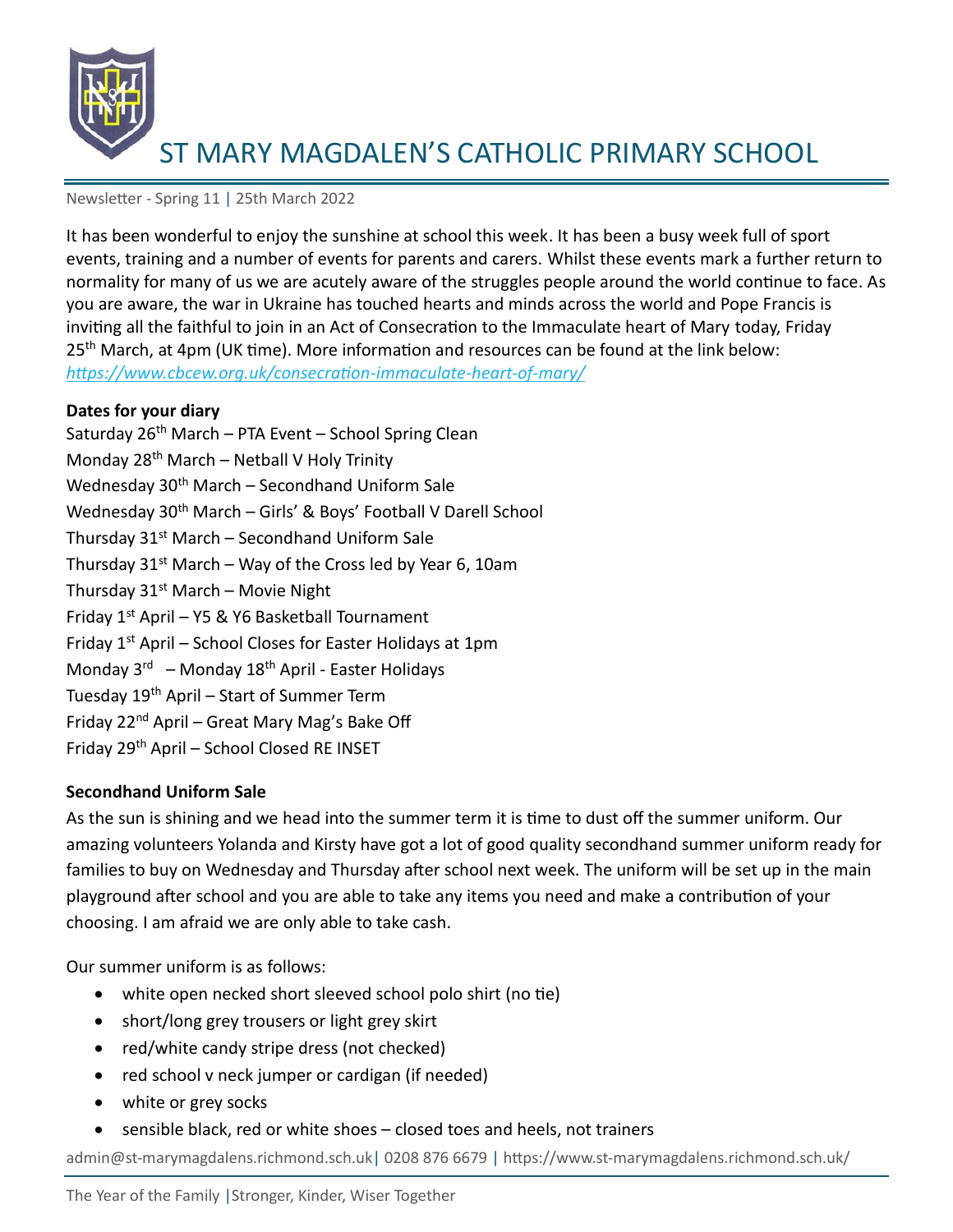- school sunhat
- red/navy hair ribbons/bands.

### **Scooter Training**

Our Year 2 pupils had a great time at scooter training today. It was wonderful to see them learning about how to stay safe and I am sure they are well-equipped to train up their younger brothers and sisters.

### **Football Tournament – Year 2**

The girls showed 100% commitment on a hot day in a very competitive tournament. They drew all the games in their group and had a great time. They were brave Thank you to Hassan for organizing and to our parent helpers for lifts there and back.

## **Netball Match**

This week our Netball team played a home match against Darrell. There were some impressive skills on show and the children managed an amazing 21-3 victory. Well done to the team who continue to train hard and thank you to Hassan Davies and Mrs Barrett for organizing the fixtures. What a fantastic result**!**

## **Paint and Wine Evening**

On Wednesday night, our school hall was transformed into a studio for budding artists. Thank you to Gemma, Laura, Clare and Kirsty for organizing such a fun evening for staff and parents. It was great to have an event on site and to do something relaxing and creative as a group. A great time was had by all and the icing on the cake were the masterpieces everyone had to take home!





# **Cyber Use and Cyber Crime Talk for Parents**

admin@st-marymagdalens.richmond.sch.uk| 0208 876 6679 | https://www.st-marymagdalens.richmond.sch.uk/ Thank you to PC Mick our Safer Schools Officer, and Karen Ali from the mental health charity "Mind" for providing this informative talk about online safety. There was a lot of hard-hitting information to absorb but it was wonderful to see so many parents keen to equip themselves with the knowledge and strategies to help keep their children safe and informed. We are so fortunate to have the expertise of PC Mick and Karen and, as a school, we are keen to access any services we can to support parents who may want more specialized advice. This information also forms an integral and regular part of our computing curriculum at an age appropriate level. I know that some parents were unable to attend and a video of the talk can be accessed via the link below. Please be aware that the content of the video is not appropriate for children: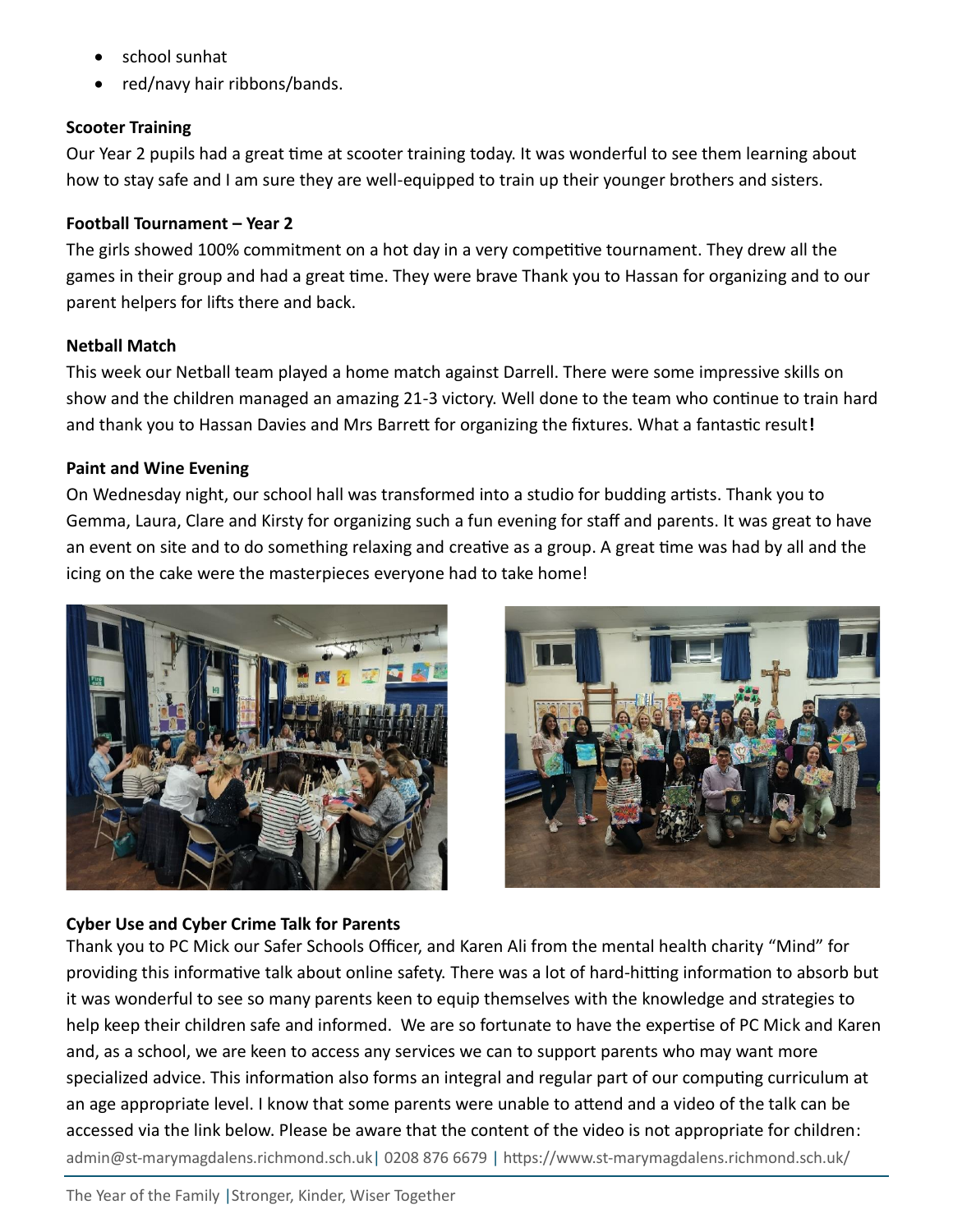The additional video mentioned by PC Mick can be found at the following link: <https://www.youtube.com/watch?v=WsbYHI-rZOE>

### **Devices in School**

In light of the cyber safety talk we have taken the opportunity to remind pupils about how to use devices responsibly and we continue to ask children to leave mobile phones in the office during the school day. We have noticed a few younger children coming to school with watches that can record audio, take photographs and record videos. These devices are not allowed in the school. This is in part because of the distraction they can cause and the potential upset should they be damaged. However, it is primarily because there are serious safeguarding implications associated with any videos, audio or photographs taken on these devices as these would not be taken with informed consent. As safeguarding our children remains our first priority please make sure your child does not bring these watches, or similar devices into school.

### **Way of the Cross**

Our Year 6 pupils will be leading the Way of the Cross on Thursday  $31^{st}$  March at 10am. This liturgy is always a very moving reminder of the sacrifice and sadness that are part of the Easter story. We look forward to Year 6 parents joining us and would ask you to enter the school by the reception entrance.

### **Class Assemblies**

We are excited to be able to have class assemblies back in our school calendar and we are looking forward to welcoming parents to these celebrations of their children's achievements after drop off on:

Thursday  $28<sup>th</sup>$  April – Year 5 Thursday  $5<sup>th</sup>$  May – Year 4 Thursday  $19<sup>th</sup>$  May – Year 3FC Thursday 26<sup>th</sup> May – Year 3D Thursday June  $16<sup>th</sup>$  June – Year 1 Thursday June  $23<sup>rd</sup>$  June – Year 2 Thursday June 30<sup>th</sup> June - Reception For class assemblies please enter the school from the main playground.

### **Financial Year-End 2022**

Bookings for breakfast club, clubs, school lunches and trips on SCOPay closed on Monday 21st March 2022 and will re-open on Monday 4<sup>th</sup> April at 11a.m. This is because of the financial year-end. All P.T.A events and school uniform purchases will remain open. Your child can still attend breakfast club we will put the balance on their account for future payment.

### **School Streets**

Due to a delay in the signage, the school streets initiative will now start on 19<sup>th</sup> April. As part of the scheme, it is suggested that the entrance to Worple Street is managed by volunteers from 8.15-9.15am and 2.45- 3.45pm, for a couple of months until our families and residents are familiar with the new restrictions. Signage will be erected by the local authority and they will also provide all the equipment, barrier, hi vis jackets etc.

admin@st-marymagdalens.richmond.sch.uk| 0208 876 6679 | https://www.st-marymagdalens.richmond.sch.uk/